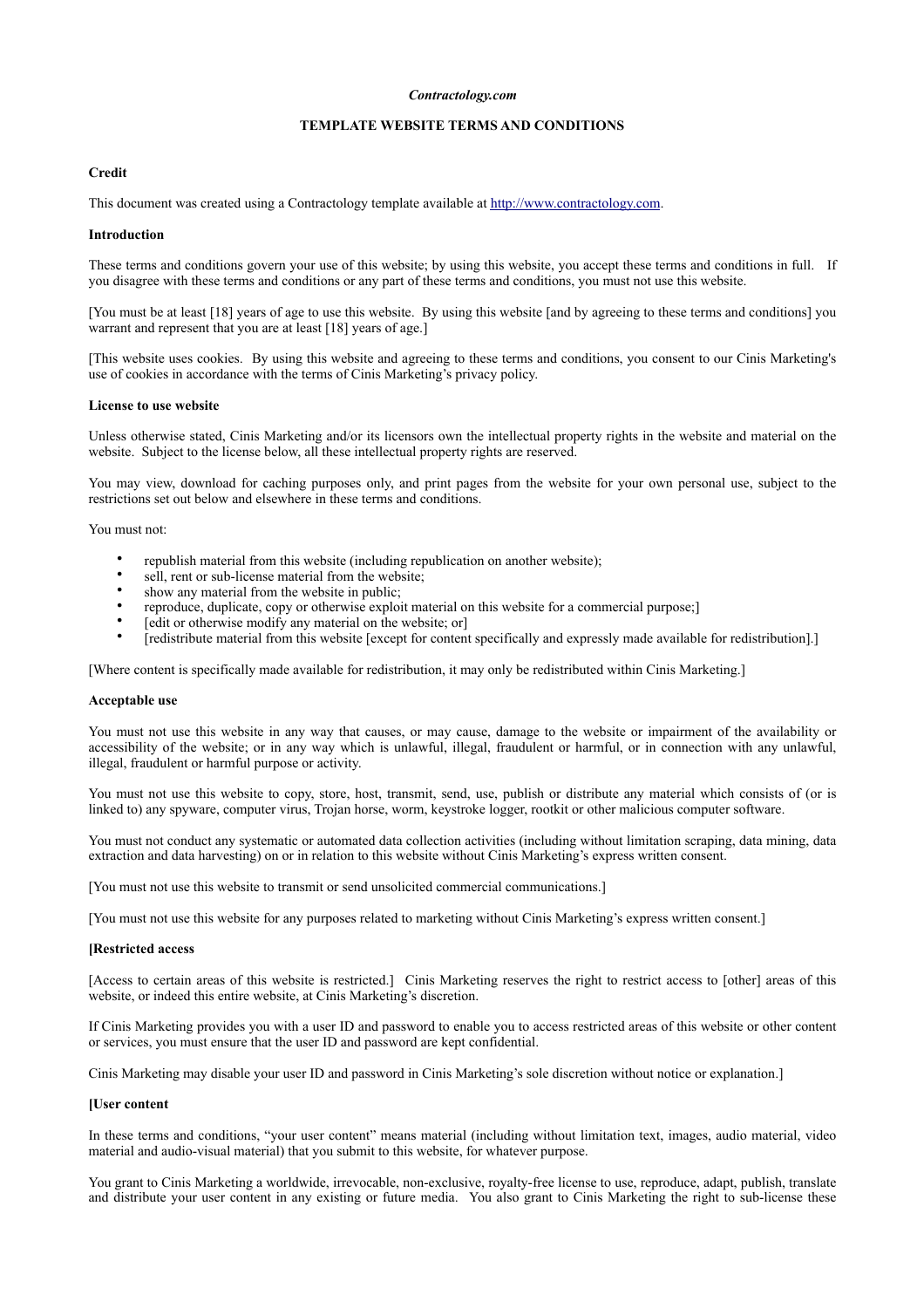rights, and the right to bring an action for infringement of these rights.

Your user content must not be illegal or unlawful, must not infringe any third party's legal rights, and must not be capable of giving rise to legal action whether against you or Cinis Marketing or a third party (in each case under any applicable law).

You must not submit any user content to the website that is or has ever been the subject of any threatened or actual legal proceedings or other similar complaint.

Cinis Marketing reserves the right to edit or remove any material submitted to this website, or stored on Cinis Marketing's servers, or hosted or published upon this website.

[Notwithstanding Cinis Marketing's rights under these terms and conditions in relation to user content, Cinis Marketing does not undertake to monitor the submission of such content to, or the publication of such content on, this website.]

## **No warranties**

This website is provided "as is" without any representations or warranties, express or implied. Cinis Marketing makes no representations or warranties in relation to this website or the information and materials provided on this website.

Without prejudice to the generality of the foregoing paragraph, Cinis Marketing does not warrant that:

- this website will be constantly available, or available at all; or
- the information on this website is complete, true, accurate or non-misleading.

Nothing on this website constitutes, or is meant to constitute, advice of any kind. [If you require advice in relation to any [legal, financial or medical] matter you should consult an appropriate professional.]

# **Limitations of liability**

Cinis Marketing will not be liable to you (whether under the law of contact, the law of torts or otherwise) in relation to the contents of, or use of, or otherwise in connection with, this website:

- [to the extent that the website is provided free-of-charge, for any direct loss;]
- for any indirect, special or consequential loss; or
- for any business losses, loss of revenue, income, profits or anticipated savings, loss of contracts or business relationships, loss of reputation or goodwill, or loss or corruption of information or data.

These limitations of liability apply even if Cinis Marketing has been expressly advised of the potential loss.

## **Exceptions**

Nothing in this website disclaimer will exclude or limit any warranty implied by law that it would be unlawful to exclude or limit; and nothing in this website disclaimer will exclude or limit Cinis Marketing's liability in respect of any:

- death or personal injury caused by Cinis Marketing's negligence;
- fraud or fraudulent misrepresentation on the part of Cinis Marketing; or
- matter which it would be illegal or unlawful for Cinis Marketing to exclude or limit, or to attempt or purport to exclude or limit, its liability.

# **Reasonableness**

By using this website, you agree that the exclusions and limitations of liability set out in this website disclaimer are reasonable.

If you do not think they are reasonable, you must not use this website.

## **Other parties**

[You accept that, as a limited liability entity, Cinis Marketing has an interest in limiting the personal liability of its officers and employees. You agree that you will not bring any claim personally against Cinis Marketing's officers or employees in respect of any losses you suffer in connection with the website.]

[Without prejudice to the foregoing paragraph,] you agree that the limitations of warranties and liability set out in this website disclaimer will protect Cinis Marketing officers, employees, agents, subsidiaries, successors, assigns and sub-contractors as well as Cinis Marketing.

## **Unenforceable provisions**

If any provision of this website disclaimer is, or is found to be, unenforceable under applicable law, that will not affect the enforceability of the other provisions of this website disclaimer.

# **Indemnity**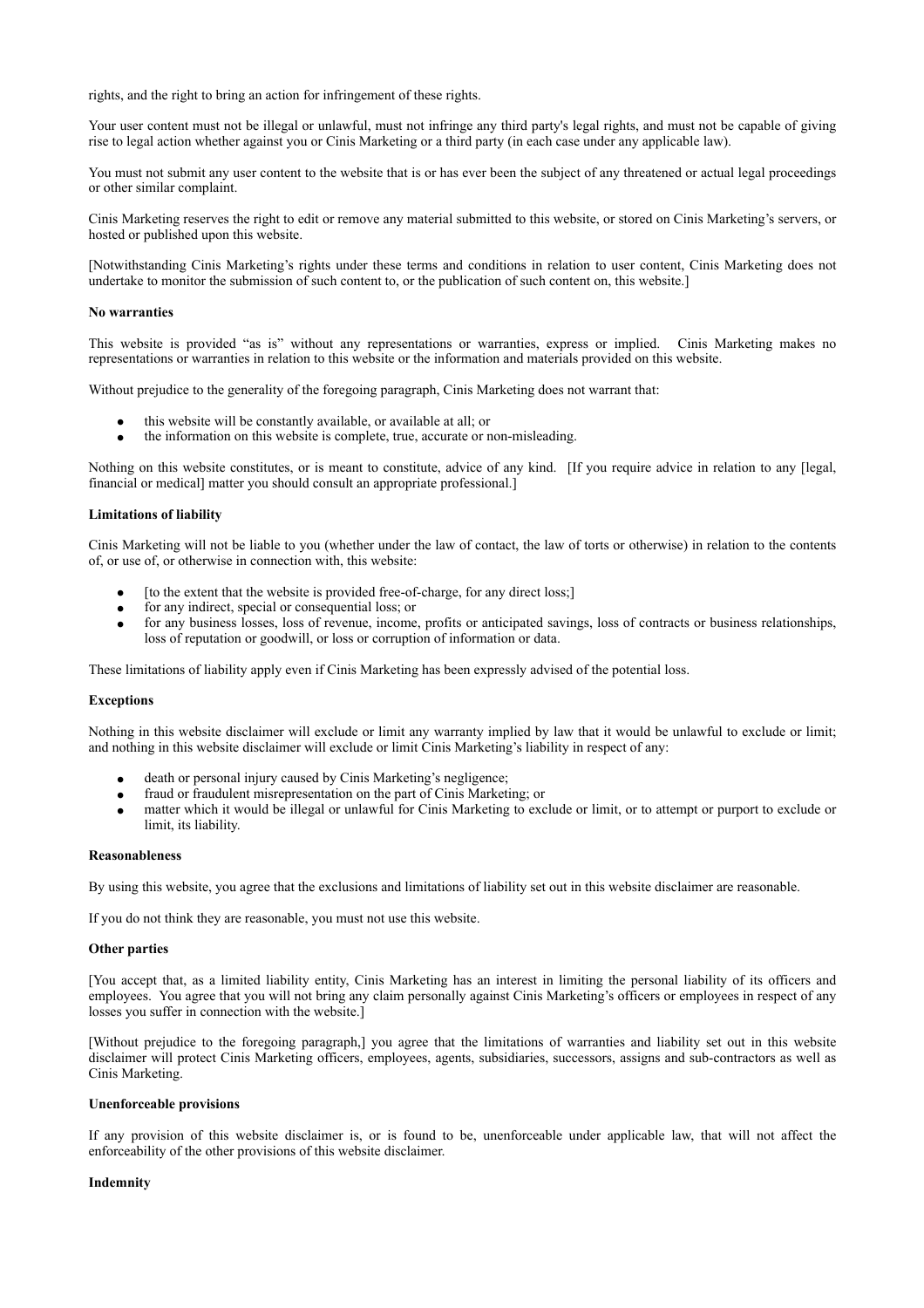You hereby indemnify Cinis Marketing and undertake to keep Cinis Marketing indemnified against any losses, damages, costs, liabilities and expenses (including without limitation legal expenses and any amounts paid by Cinis Marketing to a third party in settlement of a claim or dispute on the advice of Cinis Marketing's legal advisers) incurred or suffered by Cinis Marketing arising out of any breach by you of any provision of these terms and conditions[, or arising out of any claim that you have breached any provision of these terms and conditions].

## **Breaches of these terms and conditions**

Without prejudice to Cinis Marketing's other rights under these terms and conditions, if you breach these terms and conditions in any way, Cinis Marketing may take such action as Cinis Marketing deems appropriate to deal with the breach, including suspending your access to the website, prohibiting you from accessing the website, blocking computers using your IP address from accessing the website, contacting your internet service provider to request that they block your access to the website and/or bringing court proceedings against you.

# **Variation**

Cinis Marketing may revise these terms and conditions from time-to-time. Revised terms and conditions will apply to the use of this website from the date of the publication of the revised terms and conditions on this website. Please check this page regularly to ensure you are familiar with the current version.

# **Assignment**

Cinis Marketing may transfer, sub-contract or otherwise deal with Cinis Marketing's rights and/or obligations under these terms and conditions without notifying you or obtaining your consent.

You may not transfer, sub-contract or otherwise deal with your rights and/or obligations under these terms and conditions.

## **Severability**

If a provision of these terms and conditions is determined by any court or other competent authority to be unlawful and/or unenforceable, the other provisions will continue in effect. If any unlawful and/or unenforceable provision would be lawful or enforceable if part of it were deleted, that part will be deemed to be deleted, and the rest of the provision will continue in effect.

# **Entire agreement**

These terms and conditions constitute the entire agreement between you and Cinis Marketing in relation to your use of this website, and supersede all previous agreements in respect of your use of this website.

## **Law and jurisdiction**

These terms and conditions will be governed by and construed in accordance with Government of Ontario, and any disputes relating to these terms and conditions will be subject to the [non-]exclusive jurisdiction of the courts of Ontario.

## **[Registrations and authorizations**

Cinis Marketing is registered with Ontario. Cinis Marketing's registration number is 270584493.

Cinis Marketing's HST number is 712772896RT0001.

## **Cinis Marketings Details**

The company's full name is Cinis Marketing.

Cinis Marketing is registered in Canada under registration number 270584493.

Cinis Marketing's registered address is in Ayr, Ontario, Canada.

You can contact Cinis Marketing at ashley@cinismarketing.com.